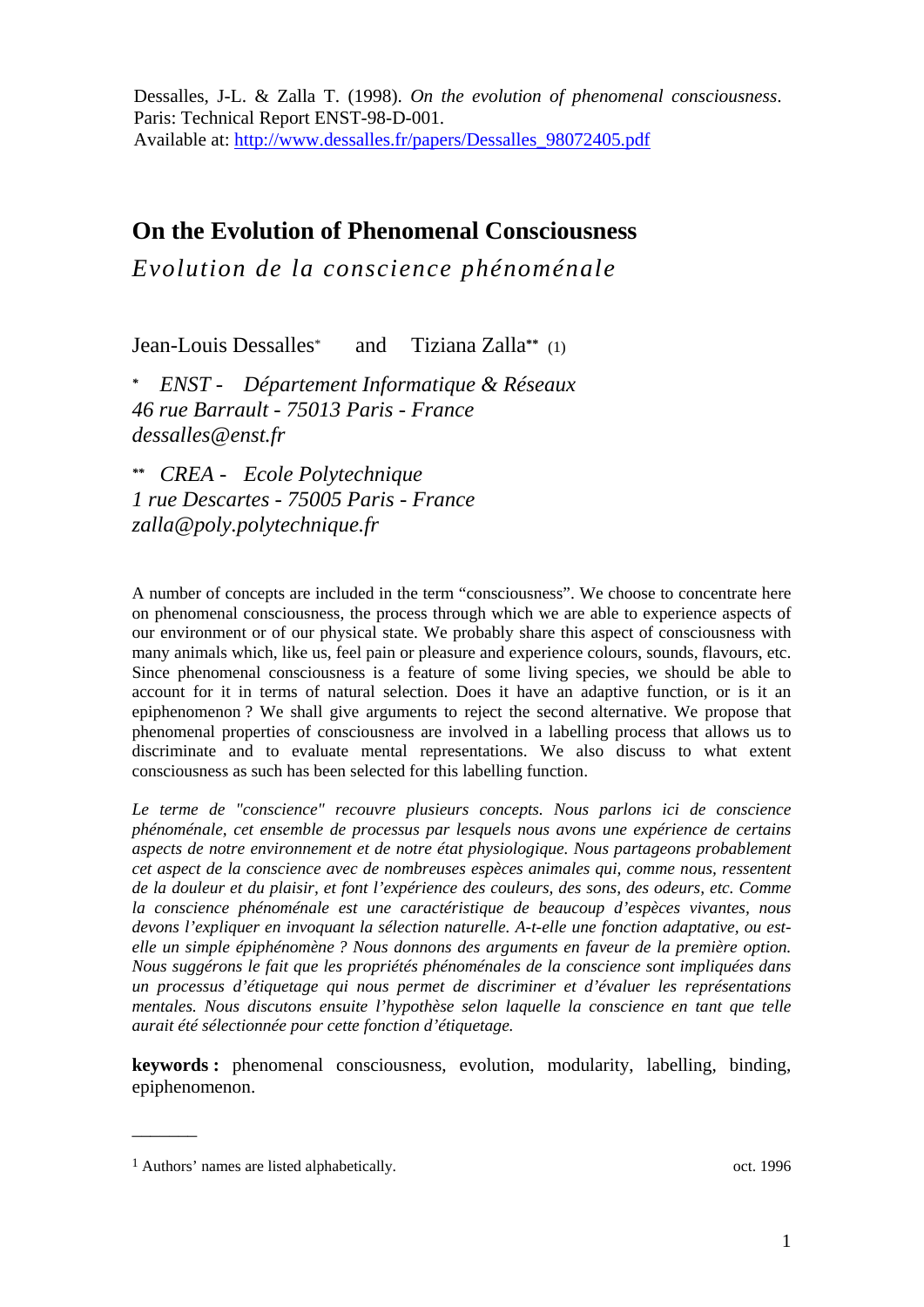#### **1. Introduction**

The term "consciousness" is merely a label for many separate phenomena. Whatever consciousness is, it is something that, far from being an undifferentiated stream of inner events, is instead a composite phenomenon which corresponds to the activity of functionally differentiated modular systems. We need to distinguish here *phenomenal consciousness* from other cognitive processes, from conceptual knowledge and from higher-order conscious states [Block 1995]. Phenomenal consciousness refers to qualitative properties of experience. The vividness of pain, pleasure, redness, the taste of red wine are examples of qualitative experiences<sup>1</sup>. We want to deal here with phenomenal consciousness for two main reasons. First, many non-human species may have qualitative experience (if we think of pain). We do not need to grant them other aspects of consciousness [Griffin 1981], just the ability to experience smell, colour or pleasure, even if their experience is qualitatively different from ours. An obvious question then arises : when, and why, did qualitative experience arise in phylogenetic history ? Our second motivation for considering phenomenal consciousness comes from the fact that its very existence, and the biological adaptive function it fulfils, remain highly mysterious. Is it a mere epiphenomenon, or worse : a non-scientific object, or does it play a precise, essential, biological role ?

 In our view, in order for the concept of consciousness to be of scientific interest, one has to show that it is a natural kind, *i.e.* a phenomenon which is useful and convenient to isolate as *explanandum* for a more advanced scientific theory. In this presentation, we take the existence of phenomenal consciousness as granted and we attempt to make this existence compatible with evolutionary principles. We shall study first what properties characterise qualitative experience, before looking for a possible adaptive function.

 We shall first consider the possibility that phenomenal consciousness is a mere fortuitous epiphenomenon, and that complex cognitive behaviour can take place in its absence. However we will reject this possibility. We will consider a possible account for phenomenal consciousness : it will be presented as a way to *label* experiences and mental states. Labelling is an essential feature of cognitive processing, though the most obvious way of labelling information, as used in computers, is not plausible in a neural implementation. Labelling through synchronous binding, and its qualitative correlate, will be presented as a solution which evolved to cope with environmental and behavioural complexity. Lastly, we will observe that this account, expressed first in terms of physical neural states, is insufficient to predict characteristic aspects of phenomenal consciousness. We will suggest that the ability to have experience is part of our phenotype and was retained as such by natural selection.

# **2. Properties and role of phenomenal consciousness**

# *2.1 Is conscious experience nothing but an evolutionary epiphenomenon ?*

What use is the ability to experience mental states or events in the outer world ? Most of the complex processes going on in our body are achieved without involving any conscious component. We are not conscious of our immune system, we do not feel each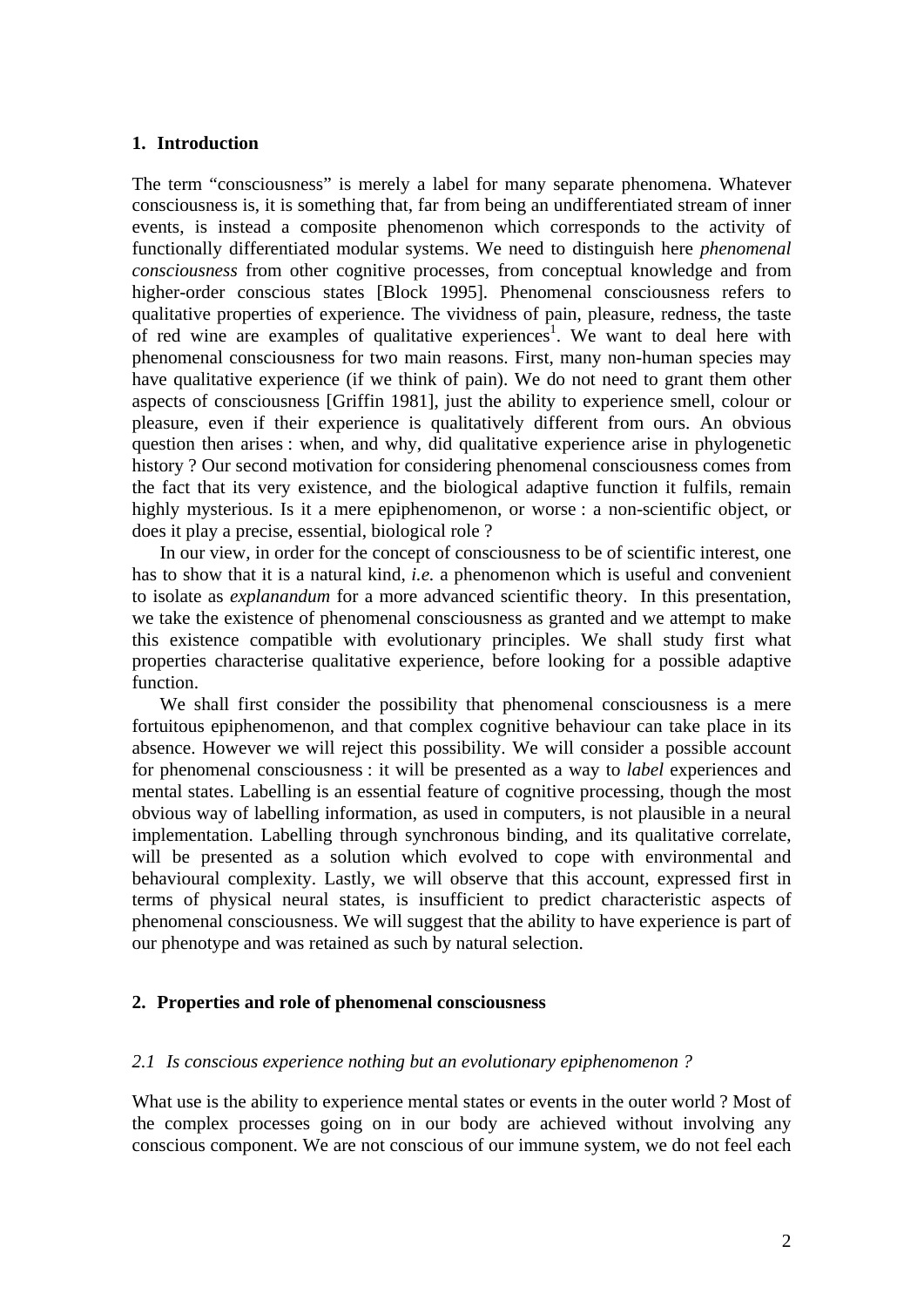contraction of our stomach, we are not aware of maintaining our equilibrium at each moment. Many of our cognitive processes are performed without us being aware of them. We are even unable to monitor such processes. The way we analyse a visual scene, the way we recognise words in a complex acoustic signal, the way we adapt our walk on an uneven ground are good examples of such processes. In Fodor's terms [Fodor 1983], these processes are achieved by domain specific *modules* which are characterised by their encapsulation and their relative inaccessibility. Only the output, in the case of sensory modules, is experienced by the living being. Such unconscious processes may be quite complex, they may be context sensitive (for instance priming may affect word recognition) even if, according to Fodor, modules are encapsulated and thus receive little influence from other processes. If we think of complex unconscious tasks like shape and object recognition, we may wonder why cognition involves consciousness at all. Why are we sentient beings, why are we not unconscious like robots ? From a Darwinian perspective, this is a crucial question : what is the adaptive value of consciousness, and if consciousness has no such value, why do we happen to be conscious ?

 This question is even more vital from the functionalist perspective. Functionalism considers that what is relevant in cognition is the causal network of mental states which is involved in cognitive computations. Consciousness plays no role within these computations.

 The role of consciousness is so obscure that many authors doubt it, considering phenomenal consciousness as an *epiphenomenon*. Epiphenomena are known in evolutionary biology. Features which were not selected for, but result from the selection of other characteristics, are evolutionary epiphenomena. The most often mentioned example is the human chin, which appeared as a consequence of face and jaw reduction. The chin is not an organ shaped by evolution in the first place. Similarly, if consciousness is considered as a mere property accompanying some neural mechanisms, it is nothing more than a fortuitous by-product of brain evolution. Any evolutionary epiphenomenon has two basic properties : it is fortuitous and neutral. It could have been different or non-existent, and it has no effect on the survival of individuals. Is consciousness such a fortuitous, neutral feature ? In our view, the fact that phenomenal consciousness is systematically associated to sensory input analysis indicates that it is not incidental.

 Phenomenal consciousness may be considered as an epiphenomenon in another sense. It is sometimes said to be an emergent feature of complex functional organisations. This concept of consciousness emerging from complexity is however not operational. It does not explain why every brain region does not equally contribute to consciousness [Edelman 1989]. It does not explain either why brain damage may alter phenomenal experience selectively.

 A very serious claim is that phenomenal consciousness is systematically associated to a given physical neural state [Edelman 1989 ; Damasio 1989 ; Crick & Koch 1990] :

Our basic hypothesis at the neural level is that it is useful to think of consciousness as being correlated with a special type of activity of perhaps a subset of neurones in the cortical system. Consciousness can undoubtedly take different forms, depending on which parts of the cortex are involved, but we hypothesize that there is one basic mechanism (or a few) underlying them all [Crick & Koch 1990, p. 266].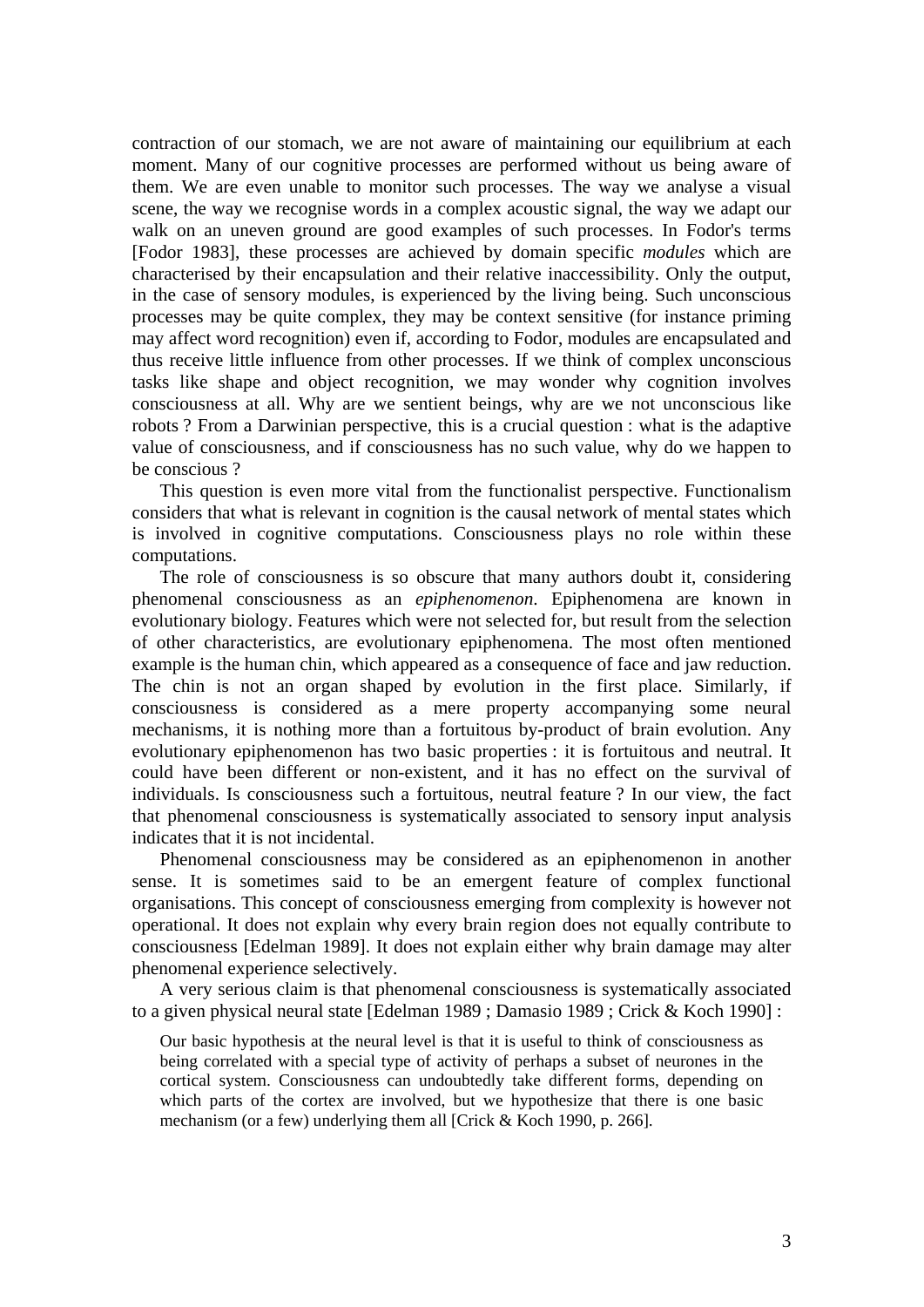These authors consider consciousness as an authentic biological feature, but nothing prevents us from putting forward such a hypothesis to depict consciousness again as an epiphenomenon : what was retained by selection would not be consciousness itself, but the underlying neural mechanism. In this kind of description, consciousness plays no causal role by itself in cognitive activity. It is not supposed to be a mere fortuitous sideeffect, it is the mental correlate, experienced from a personal point of view [Nagel 1974], of a special kind of brain activity.

 Our claim about the modular properties of qualitative experience will allow us to argue against epiphenomenon hypotheses and to put forward a possible role for phenomenal consciousness in evolution.

#### *2.2 Modularity of qualitative experience*

The existence of conscious experience, which has recently become the object of many scientific and philosophical investigations, seems to deserve closer examination. The quality of sensory states at the phenomenal level – how things look, sound, how we feel them – appears to be modality-dependant. Mental disorders occurring after brain injuries sometimes reveal that some particular aspect of consciousness may be selectively impaired. For instance blind-sight patients declare to be blind in a certain area of their visual field. These patients suffer from brain damage, and their blind area corresponds precisely to the location of lesions in the primary visual cortex. However, it has been shown that they are still able to perform visual processing like localising simple visual stimuli, elementary patterns or movements [Weiskrantz 1980, 1987]. These patients are totally unaware of their residual visual capacity. They just claim they are "guessing" during visual tests. Their phenomenal experience is selectively impaired in the visual modality.

 Different types of neuropsychological syndromes (like amnesia, hemineglect, agnosia) that alter or suppress aspects of qualitative experience suggest the existence of dissociations within the sensory domain of information processing. As far as we can conclude from such neural deficits, each property of a given experience seems to be produced by a fixed and specialised neural architecture. These highly selective syndromes suggest that phenomenal consciousness is not globally distributed, but modular and that its modular properties mirror the organisation of sensory input modules.

Qualitative aspects of experience originate at the output of sensory modules<sup>2</sup>. They are and remain separate (we never confuse the redness of an apple with its taste). Memory and perception are never experienced as a mixture of indistinct sensations. Qualitative experience is also mandatory : you can't avoid experiencing redness when you look at a red screen, seeing a visual array as a three-dimensional objet, or hearing an utterance of a sentence (in a language one knows) as a sentence.

 These modular properties suggest that an adaptive role for phenomenal consciousness is to improve the ability to discriminate perceptual and mental states.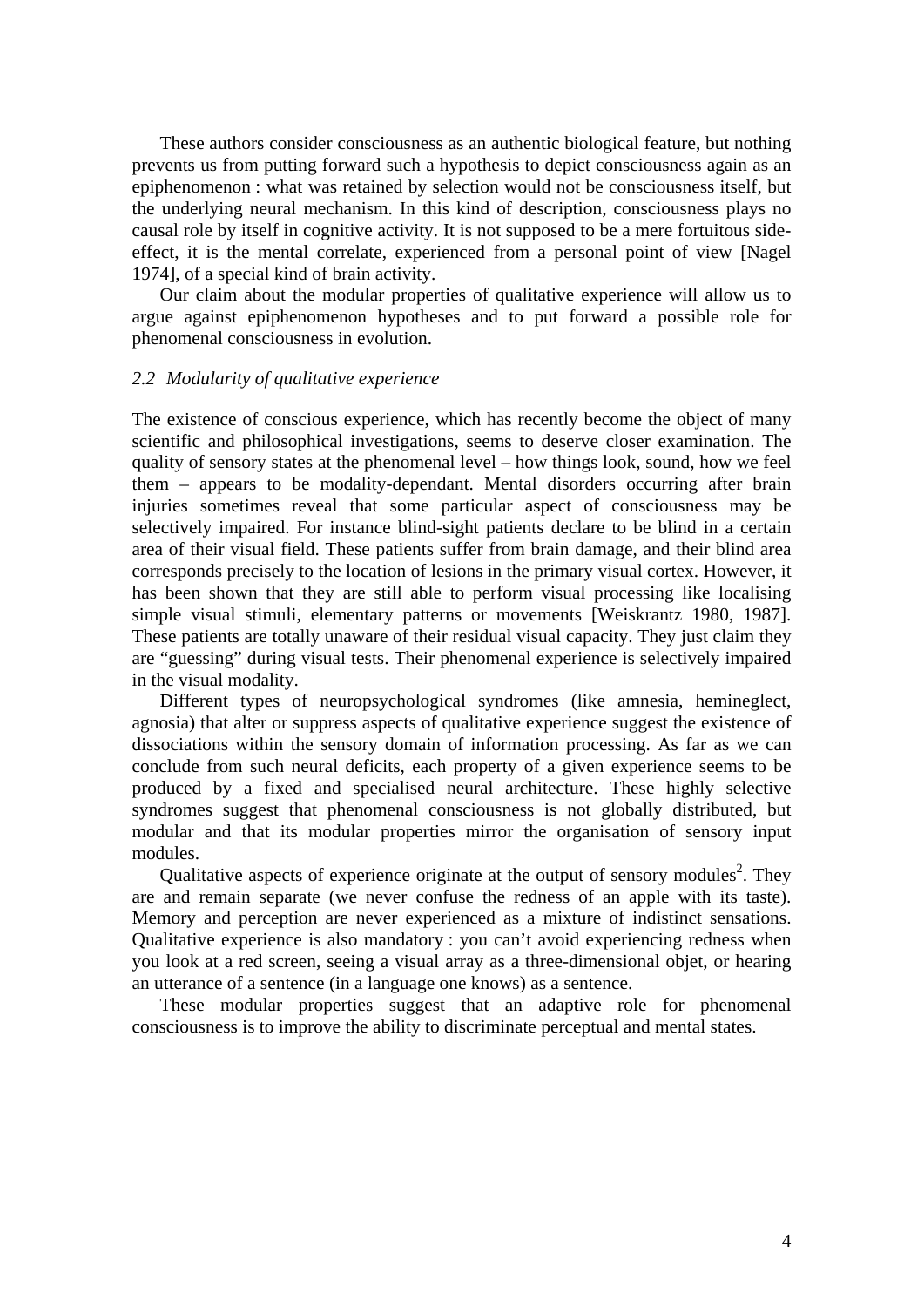## **3. Qualitative labelling of experience**

### *3.1 Cognitive labelling through phenomenal properties*

One of the most basic and important tasks a living creature has to perform in order to eat, move, mate and avoid predation is to extract relevant information from its sensory inputs and from its memory. This is what information processing is all about. The task is indeed not a trivial one. Biologically relevant information is indirectly defined by genes, possibly through learning, though genes can only give a rough indication. This is sometimes sufficient. For a frog, any small flying object is *a priori* edible. For learning to take place, however, situations must be distinguished. A frog is unable to learn anything about flies, since all flies look the same. With a specialised device for labelling experienced situations and a simple feed-back like edible / non-edible, a creature can learn a lot about things relevant to food.

 There are thus two basic labelling functions : (1) evaluation, in order to mark situations as positive or negative according to various scales (edible, dangerous, attractive, etc.) ; (2) perceptual labelling, which aims at individualising contexts for complex representational processing. Our claim is that phenomenal consciousness performs both functions, and that this is its main biological purpose, the reason for which it has been selected during phylogenetic history.

 The requirements are different for each label type. Perceptual labels are necessarily the result of a highly combinatory device, so that many distinct labels can be generated, while a "value" label must have a wide dynamic range, so that such labels can be accurately compared (the two requirements are not mutually exclusive). Our ability to simultaneously experience colour, shape, temperature, weight, sound features, distance and so on meets the first requirement. Any combination of all such parameters is likely to be unique. On the other hand, our experience of physical pain or pleasure, of sadness or joy, of pride, of nostalgia, etc. ranges from slight feeling to extreme intensity, and is thus suitable for comparative assessments of situation significance.

 The perceptual labelling role we give to phenomenal consciousness can be inferred from psychological studies on memory source monitoring. Johnson et al. [1988 ; 1993] claim that the phenomenal qualitative properties of mental experiences are the very source of a more general process of discrimination, judgement and attribution of mental events. They suggest that phenomenal properties of experience play a critical role in discriminating knowing from remembering, and thus, create a source for one's sense of personal past. When memory information without qualitative characteristics is recalled, it is experienced as mere knowledge or belief. Hence, phenomenal properties relating to perceptual and contextual information appear as important cues for discriminating representations, which is essential for assessing the reliability of information. Confusion about the nature and the source of different mental representations is likely to be the cause of misattribution in the confabulation syndromes where amnesiac patients actually mix up the imagined, perceptual and memory representations.

 From an engineering perspective, a modular labelling system appears to be rather odd. Labelling information is indeed a simple task in computer science and data transmission. All you have to do is to add unambiguous labels, *e.g.* as headers, to messages. When you receive data on your network navigator or when you open a file with a word processor, objects received or read identify themselves as text, picture,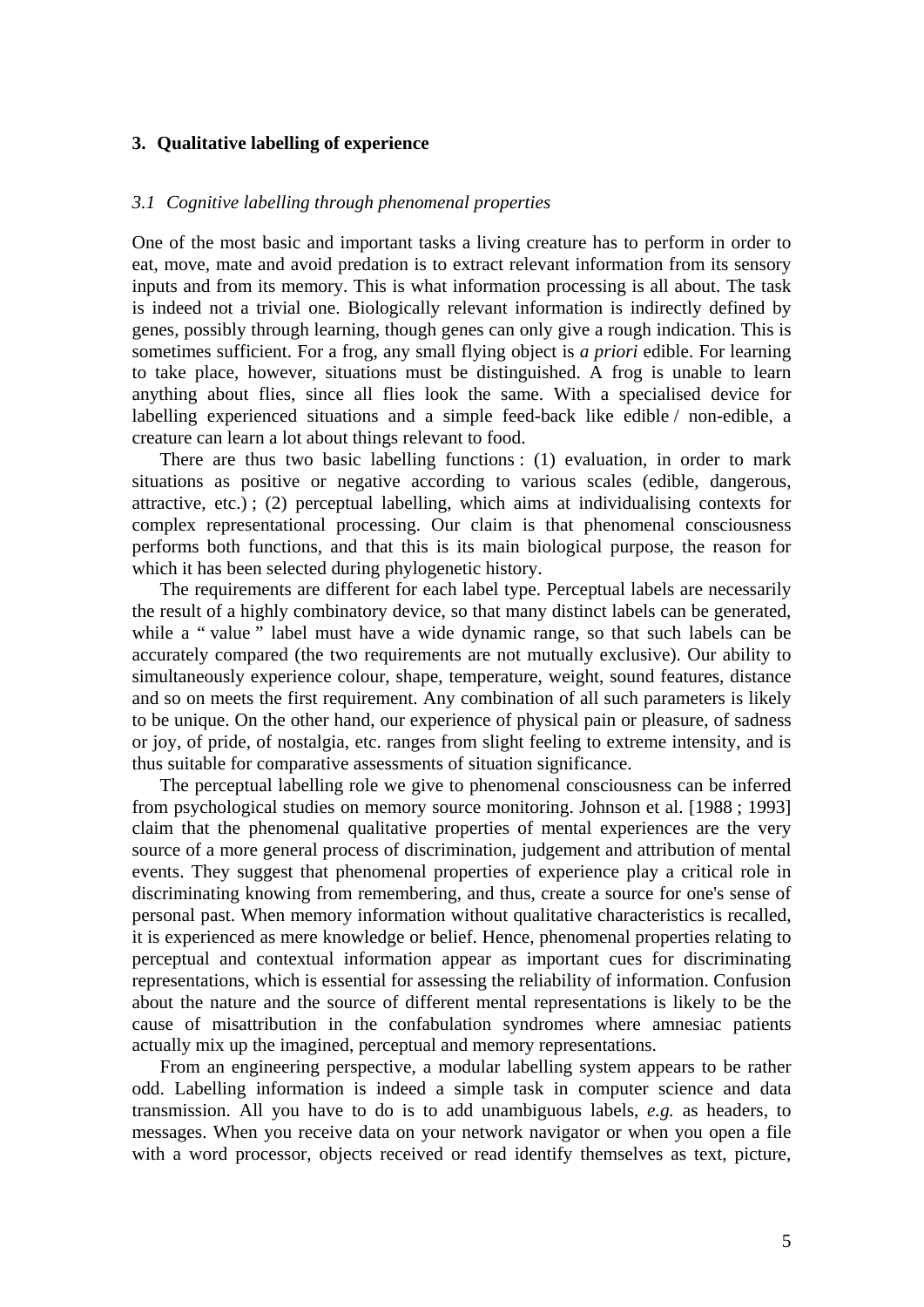table or whatever because they contain heading information giving their type. Labelling on a computer is thus easily performed by adding information to information. However, there is an obvious difference between computers and neural networks, so obvious that it remains implicit and is sometimes overlooked. This difference presumably prevented evolution from using headers as labels. To put it crudely, information is never merely transmitted in a neural network. Let us briefly clarify this point.

 By definition, in a digital communication context, a message becomes information only when appropriate operations have picked out its features. This definition fits in with what we know of sensory analysis in the mammal brain. Take the example of an image. When received on a retina, it is a mere matrix of pixels, bearing no information in terms of boundaries or outlines. This latter information appears after it has been detected by edge detectors. What is transmitted to a further processing level, *e.g.* an object recognition level, is expressed in terms of lines or edges, no longer in terms of pixels. In such a processing sequence, information is never transmitted as such, because at each stage, the symbol set changes. Things are different on a computer : you may mark out a piece of text to indicate the make-up and still have a text, mostly composed of the same characters with a few additional marks. In neural networks, this is impossible. Any processing changes the nature of information<sup>3</sup>. An edge detector is fed with pixels, but its output is of a different kind : it indicates the presence or absence of an edge with a given orientation at a given location. The engineering solution which consists in adding headers to a message in order to identify it unambiguously, as for instance in electronic mail, does not work with neural circuitry<sup>4</sup>, since such headers would be lost at each processing stage.

 One possibility is to consider that perceptive details have to be forgotten at higher levels of a hierarchical cognitive architecture. Detailed features play a role at the first stages of recognition, but are of no use afterwards when abstract features are processed. C. von der Malsburg [1986] shows in detail why such an organisation is not convincing at all, because of its lack of flexibility and parsimony. A purely hierarchical system necessitates the existence of dedicated units to represent high-level patterns. But whereas the number of combinations that have to be distinguished is virtually infinite, the number of such dedicated units in the brain are certainly limited. In other words, a purely hierarchical organisation lacks combinatorial power. Also, such dedicated units being separate, they cannot be the basis for generalisation :

When I consider a particular scene, I absorb knowledge about the objects involved, by modifying the interactions within and between the corresponding mental symbols. I want to be able to have this knowledge at my disposal in other situations if they involve partly the same objects or aspects. This, however, is possible only through physical overlap between mental symbols. Avoiding this overlap destroys the basis for generalization. [von der Malsburg 1986]

 Von der Malsburg suggests that "mental symbols" are not limited to a given hierarchical processing level. What he calls the "natural representation" of an object simultaneously involves all its constituent elements. As a consequence, no information is lost in the integration process.

The symbols of communication [*e.g.* written words] are mere parsimonious tokens for the images they are to evoke in the reader's mind. In contrast, the symbols of mind have to fully represent all aspects of our imaginations. [von der Malsburg 1986]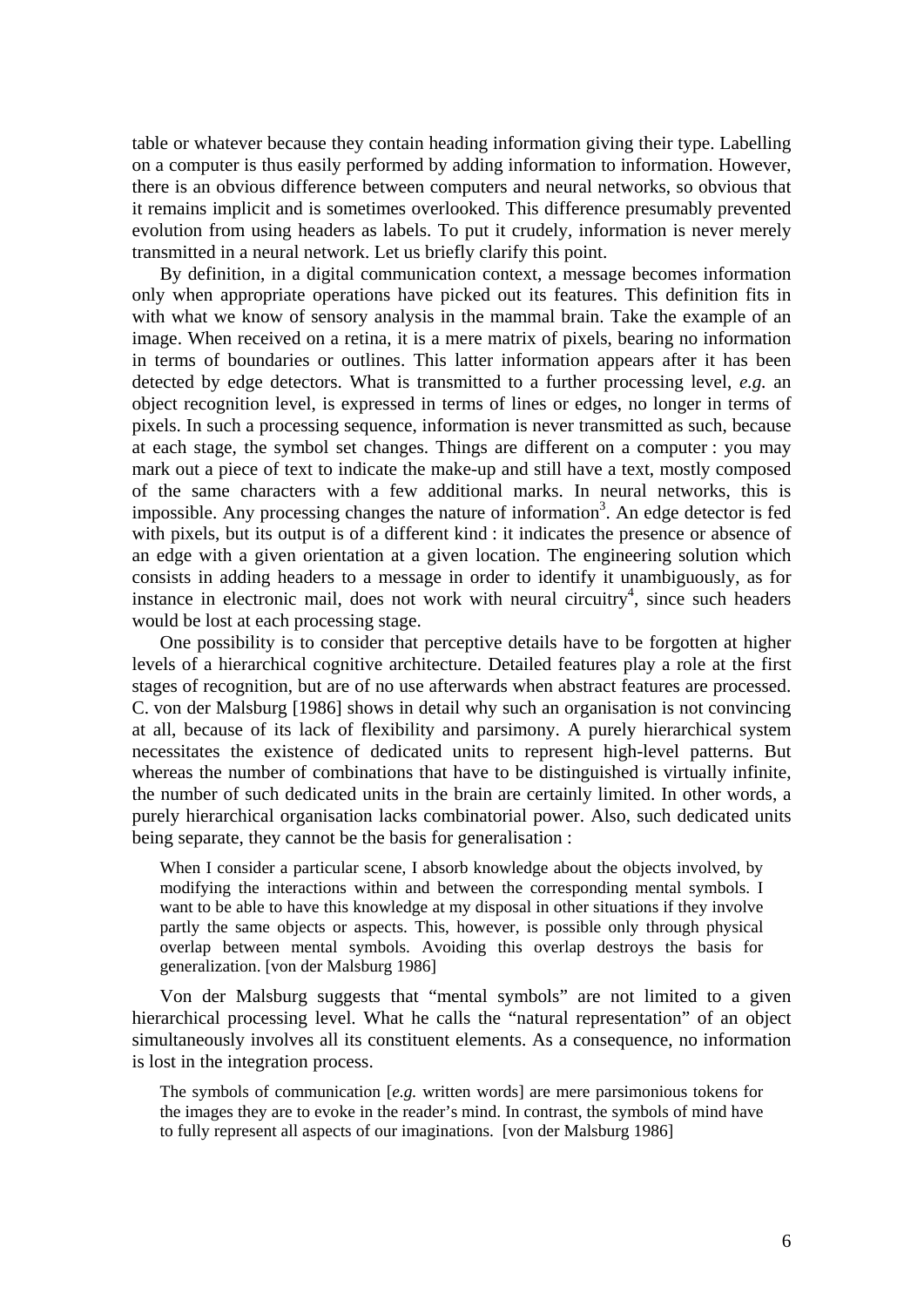If we accept this kind of description, phenomenal qualities, which appear at the output of modular sensory systems, are available for higher-level processes. In this context, the labelling role played by phenomenal consciousness becomes manifest. Processes like the justification and the revision of beliefs, especially perceptual beliefs, are sensitive to qualitative aspects that are only present at non-conceptual levels. For instance, in order for such operations to be accomplished, one should preserve the *origin* (*e.g.* external *vs.* internal) of the representations which are poised for use in reasoning and in the rational control of speech and action. The perceptual origin of the representation seems to be assessed from the abundance of phenomenal details. Kelly and Jacoby [1993] argue that the feeling of familiarity arises from attributions based on internal cues, such as the ease or relative fluency of perceptual operation, the quality of memories and the vividness of visual images. The experience of remembering is not the result of some intrinsic qualities of "memory trace", but rather reflects the operation of a decision process that assigns ongoing mental events to particular sources. People normally use the presence of perceptual details in a mental state as a cue to infer that they are recalling, rather than imagining, and perceiving rather than remembering. Phenomenal and qualitative properties accompanying some kinds of mental states, *e.g.*  perceptual or proprioceptual states and some episodic memory states, are important cues that enable us to ascribe them to ourselves<sup>5,6</sup>.

 Phenomenal qualities seem thus to strongly interfere with higher-order cognitive processes. As a consequence, we are always in hybrid mental states, partly conceptual and partly made of contextual qualitative information. The labelling of conceptual representations by qualitative properties is only possible if the latter may enter as constituents in cognitive representations, as suggested by von der Malsburg. Recent advances in brain modelling makes this requirement plausible, as described below.

## *3.2 Neural labelling implementation*

With phenomenal consciousness, natural selection seems to have discovered a way of labelling inputs which is compatible with neural implementation. But how is it implemented ? Edelman [1989] suggests that conscious perception relies on active categorisation. He explains that a set of several neural maps is responsible for the integrated conscious perception of scenes. This set of maps has been selected among other possible combinations of groups of neurones during ontogenesis. Perception itself results from the selection of a neural circuit among all possible combinations of connections between maps, through a process called *reentry*, which is a recurrent exchange of signals between maps. This is supposed to explain how sensory input analysis can be distributed over several locations in the brain and still produce a unified perception that is rich enough to be categorised. Thanks to reentry, perception is compared with memory traces through an active process that modifies both perception and memory. Primary consciousness results from these categorisation processes. Edelman, using the same principle, explains how such a unified, conscious, perception of a scene is connected to what he calls "values". Reentry is supposed to occur between cortical maps and specific locations in the limbic system that implement values. The latter connection accounts for the evaluation of the perceived situation. Areas responsible for evaluation (esp. limbic system, hypothalamus, brain stem) are phylogenetically older than those performing categorisation (thalamus and cortex). Both systems are necessary for consciousness.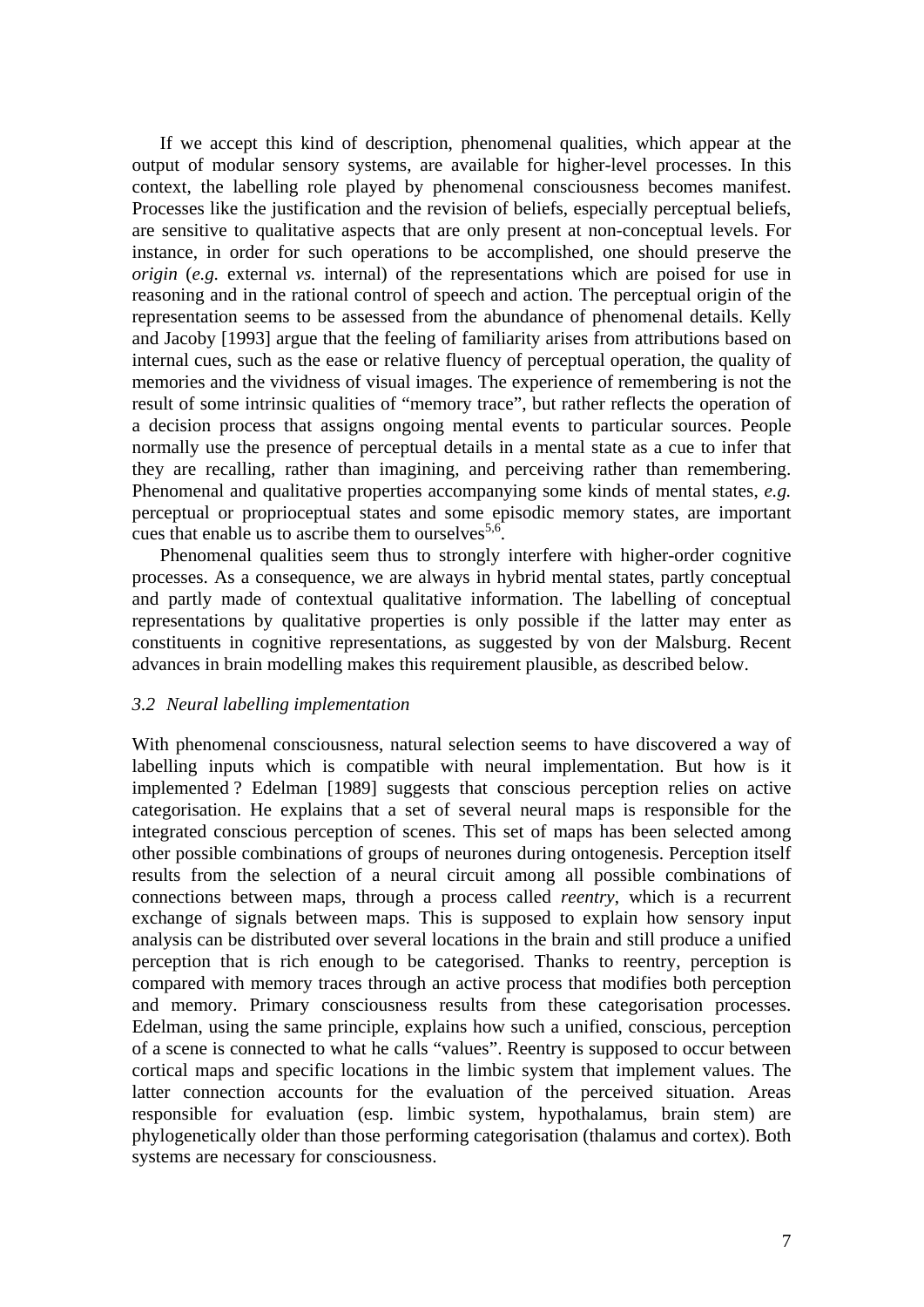This account by Edelman is attractive, but it is far from being fully developed. For instance, Edelman's theory does not help understand why some complex cognitive processes are performed unconsciously. Also, Edelman's description is a purely neuronal account. There is no indication of any specific role that qualitative properties of experience could play, even if the author claims that consciousness is cognitively efficient and increases evolutionary adaptation of individuals. We shall now consider another neural account of phenomenal consciousness that may allow us to avoid these drawbacks.

Our hypothesis is that phenomenal consciousness has an adaptive function which is to allow discrimination and labelling of perceptual and mental states. The issue of knowing how labelling is achieved is connected to a problem concerning perception itself, known as the *binding problem*. As Damasio puts it :

It is not enough for the brain to analyze the world into its components parts : the brain must bind together those parts that make whole entities and events, both for recognition and recall. Consciousness must necessarily be based on the mechanisms that perform the binding. [Damasio 1989]

 In the brain, contrary to what happens in computers, different kinds of processing occur in different locations. For instance, colour analysis, shape recognition, movement and several other characteristics of visual scenes are detected in separate parts of the visual cortex. However, our brain constructs a single and global view of the scene. This integration requires a binding mechanism, so that we are able to simultaneously assign red colour, direction and form to a single object of the visual scene, that object moving toward us over there that we identified as a car. Objects exists as complex representations in our mind because we are able to link several phenomenal characteristics we could extract from our sensory processing and correlate them together as single objects. As we said, qualitative experience is not a general property of our mental states and mental processes. We claimed that different aspects of experience depend on different sensory modalities. However, qualitative properties experienced in a given situation are bound together across modalities and are unified into a single representation.

 Synchronous neural activity, since von der Malsburg [1986] and others, is often invoked to account for binding. It has been experimentally observed that neurones located in different cortical areas may function synchronously [Singer 1993]. Evidence from neurophysiology and from connectionist studies [von der Malsburg & Schneider 1986] suggested that frequency locking between neurone groups could account for the integration of different features of a given perceived situation.

 Binding through synchronous neural activity is temporary. This explains why its combinatory power is virtually infinite. As Singer [1993] puts it, "the essential advantage of assembly coding is that individual cells can participate at different times in the representation of different objects". Hence every combination of extracted characteristics can be integrated into a single representation and possibly memorised as such. This combinatory power is what is needed for a perceptual labelling device. Our suggestion is thus that (1) dynamic feature binding allows labelling of situations ; creatures with this ability can cope with much more complex environments ; (2) phenomenal consciousness was selected as a way to perform labelling through binding.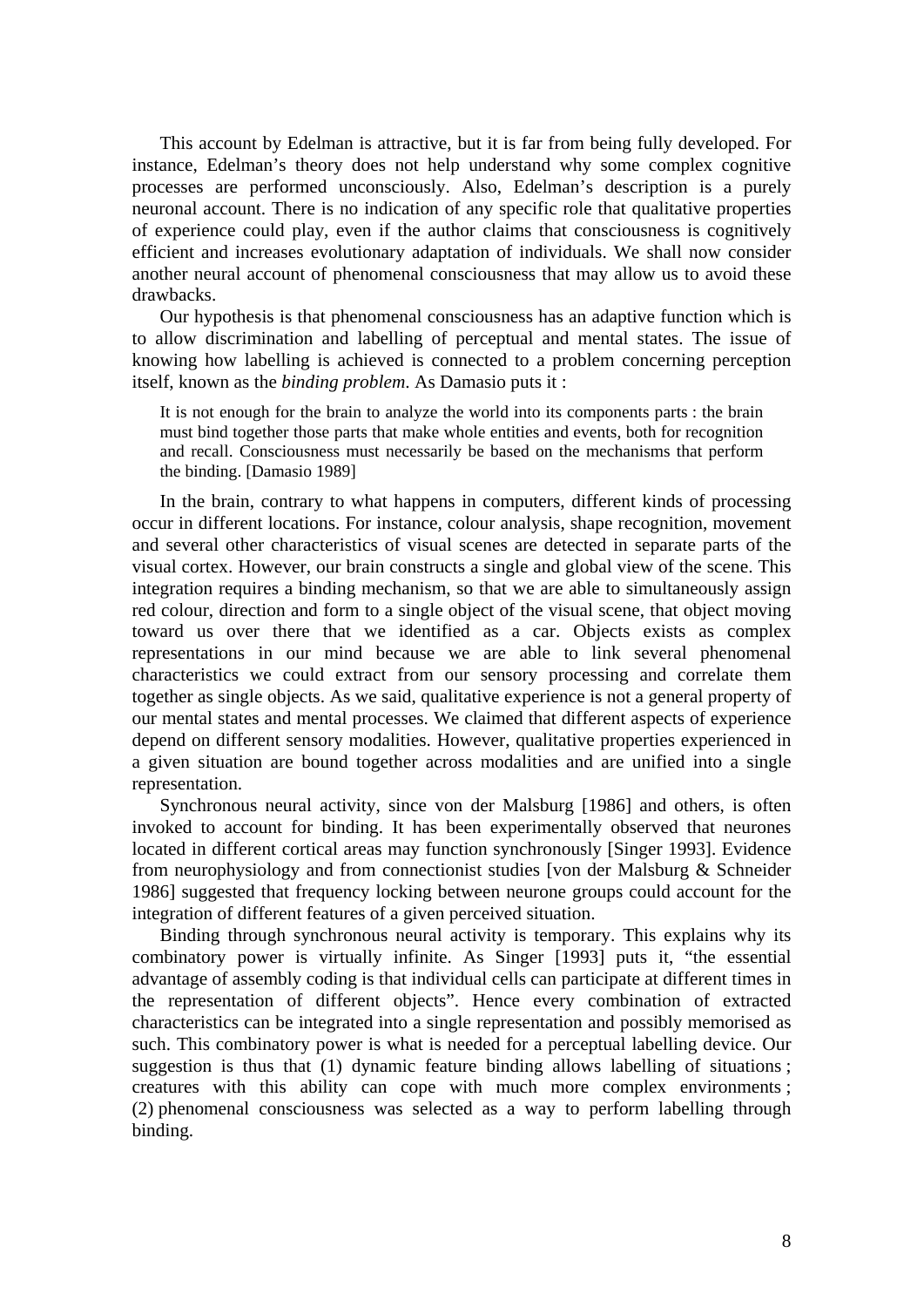At this point, we have an idea about the kind of adaptive role played by phenomenal consciousness. We also have plausible models of the way the labelling function may be implemented. We still need accounts for the role phenomenal consciousness played in its own evolutionary emergence. Was it directly selected, or is it an evolutionary epiphenomenon ?

# **4. An evolutionary role for phenomenal consciousness**

#### *4.1 Phenomenal variety and signal discrimination*

The claim that qualitative experience directly contributed to the ability of individuals to adapt to their environment during phylogenesis is equivalent to saying that qualitative experience is part of the phenotype. In evolutionary systems, we call phenotype the set of characteristics which are directly evaluated in the selection process [Dessalles 1992,1996]. Let us consider an analogy. Ethologists consider bird songs as adaptive : a mute song bird would not perform well, being unable to signal its territory properly. The ancestors of song birds were selected for their ability to sing. Should we consider that singing itself was selected, or rather that the syrinx (bird pharynx) was selected in order to allow territory signalling ? Perhaps we should look at the neural processes that are involved in singing and say they were also selected for territorial signalling purposes. What did selection retain after all, if not the genetic changes that make the difference between song birds and their non-singing ancestors ? From genes to neural processes, syrinx and song, there is a long chain of embryological events. Each of them is necessary for singing to occur. However, when ethologists study song birds, they are more prone to consider that the song itself was shaped by evolution to perform territory signalling, rather than syrinx or neural states. There are two reasons for this : first, actual songs seem to be optimal according to the way "fitness" (here efficient territory signalling) is assessed<sup>7</sup>; second, the fitness of the song can be assessed directly, whereas the fitness of syrinx is indirect and we must refer to the singing ability $8$ .

 For the same reasons, we claim that from an evolutionary perspective we should include phenomenal consciousness into the phenotype of conscious beings rather than the neural states that underlie qualitative experiences. We indicated how phenomenal consciousness, through its labelling ability, could be assigned a fitness value. Now we want to show that qualitative properties of experience are, in a sense, optimal for the labelling ability. We should however be aware of two difficulties. Bird song can in no way be considered as an evolutionary epiphenomenon as phenomenal consciousness can. Also, even if song is a more abstract entity than physiological organs, it can be objectively measured, whereas qualitative experiences are not accessible : they are private to a single, subjective perspective [Nagel 1974].

 We assume that phenomenal consciousness is a biological characteristic of living species, so we should be able to account for it in terms of natural selection. Any observed complex characteristic of living beings which is not a side-effect must have (or have had) an adaptive value<sup>9</sup>. We suggested that phenomenal consciousness is associated with an adaptive function, which is to label experience at the output of perceptual systems, in such a way that representations do not necessarily become purely abstract when they reach central systems. However, we have no direct evidence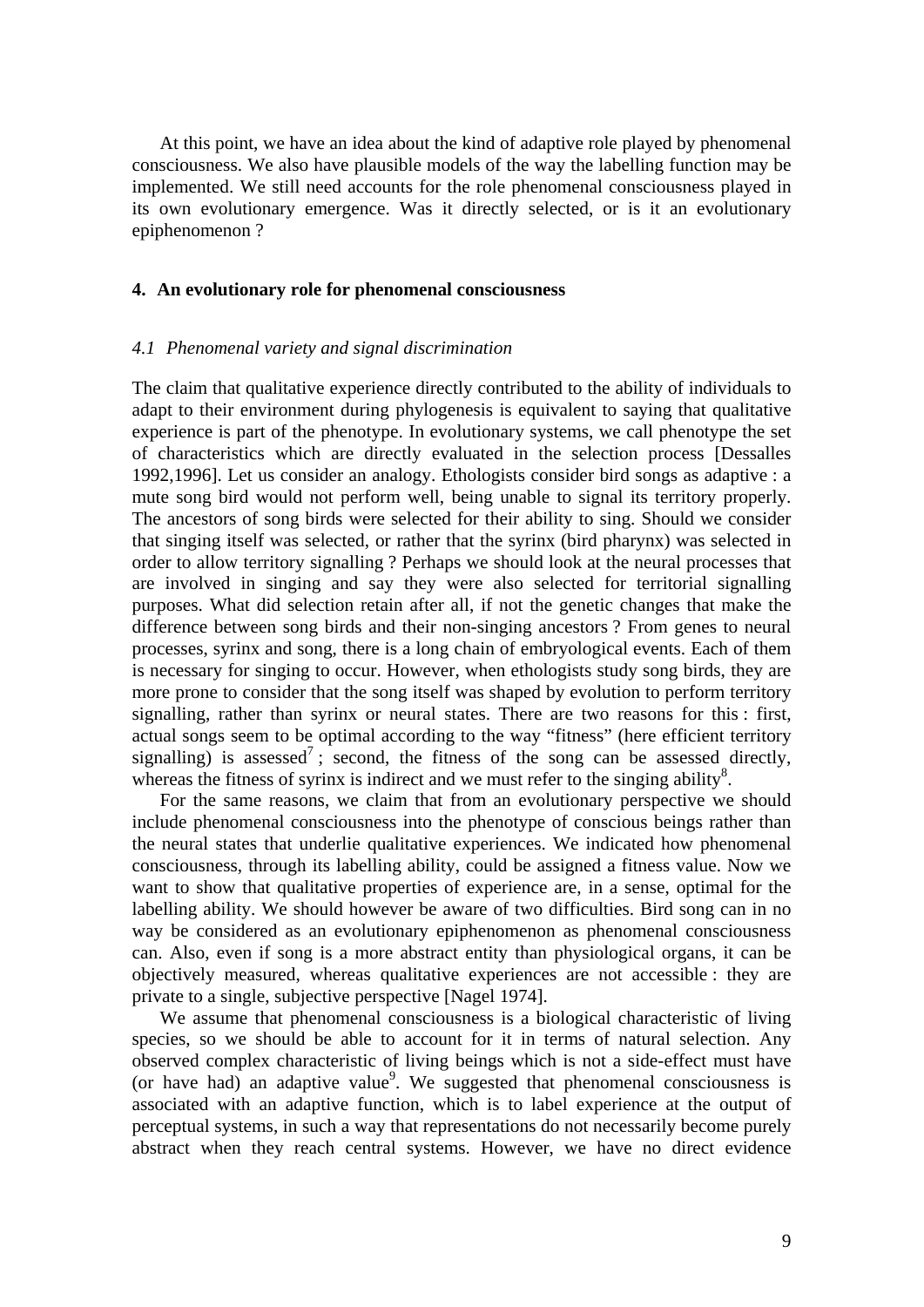showing that phenomenal consciousness was itself selected to perform this labelling function. We still have to discard the possibility that it is an evolutionary epiphenomenon : neural processes could have been selected directly to perform the labelling function, and they would happen to have phenomenal correlates. The question is thus to know whether qualitative experiences are phenotypic or not. Can we assess the optimality of neural processes performing labelling without making reference to qualitative experiences ?

 We want to suggest that there is a "mapping" between the physical input space and the qualitative space, and that such a mapping is not predicted by the epiphenomenon hypothesis. Consider an example from phonology. The three vowels [a], [i] and [u], present in words like *apple*, *see*, and *fool*10, are basic phonemes present in virtually all natural languages [Maddieson 1984]. Being able to distinguish them is thus essential for any human being. [a], [i] and [u] look indeed very different to a human ear. This qualitative contrasted appearance is consistent with the fact that the discrimination performance is maximum for these vocalic phonemes [Lindblom 1986]. It can be shown though spectral analysis that these three phonemes are objectively "distant" : by measuring basic spectral characteristics called "formants", acousticians show that [a], [i] and [u] are located in opposite corners of the accessible space. These studies by acoustic engineers are generally considered as relevant because they establish an objective link between our intuition (the three vowels look different) and the requirements of robust communication (symbols used for communication should be maximally different to be easily distinguished). From another perspective, however, such an apparently plausible result should be regarded as quite unlikely. Why should our qualitative feeling about the dissimilarity of these phonemes be correlated with communication requirements ? If qualitative experience is nothing but an evolutionary epiphenomenon, we would expect no such dissimilarity between qualitative states corresponding to the perception of [a], [i] and [u].

This example reminds us that for some discrimination tasks<sup>11</sup>, it seems that we are fully aware of all the differences we are able to detect. In other words, in such cases, our discriminatory power is entirely due to the grain of qualitative conscious aspects of our experience. Our performance relies on the fact that all the qualities we are able to experience in a given modality are different and separate. We can take other examples involving colour or flavour discrimination. We are aware of all colour shades that we can discriminate. This good performance, compared to other mammal species, is due to the fact that normal human beings $12$  experience different wavelengths in a contrasted way. For instance, colours usually distinguished in English have quite contrasting qualitative appearances. We can even assess subjective distances by saying that blue is closer to violet than to yellow. Similarly, pineapple taste is not so far from lemon, but not at all like tomato. All the stimuli which are biologically relevant and that we effortlessly discriminate induce clearly distinct qualitative experiences. This is hard to explain if phenomenal consciousness was not involved in the evolutionary process. Why aren't there colours (or tastes or sounds) that we would experience as identical but that we would still be able to discriminate ? If phenomenal experience was a mere byproduct of neural evolution, we could suppose that only neural processes are needed for detecting physical information without calling for the corresponding qualitative states.

 Phenomenal variety, the fact that qualitative experiences in a given modality are differentiated, may be given a technical explanation. It is well-known, from an engineering perspective, that signal discrimination is easier if signals are spread over a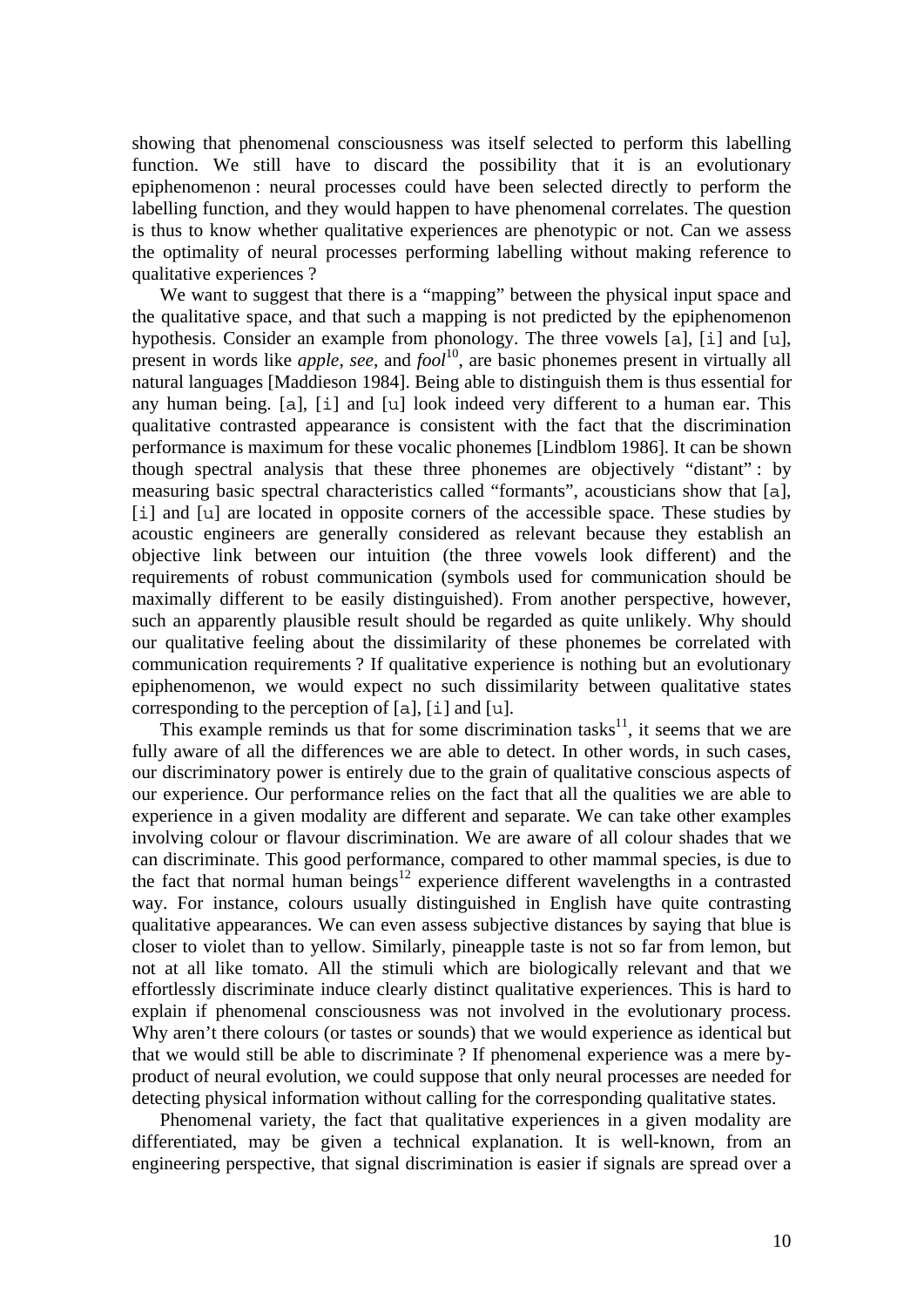wide energy range and compared to maximally distinct patterns<sup>13</sup>. [a], [i] and [u] are acoustically the most distinctive vocalic sounds our vocal tract is able to emit. The fact that we experience phonemes like [a], [i] and [u] as clearly distinct suggest that phenomenal properties are involved in the discrimination process and that they carry information.

 The only possibility which is consistent with phenomenal variety is that qualitative experience is *not* an evolutionary epiphenomenon : it plays a direct role in discrimination and as a consequence was selected for its own sake. In other words, we perform discriminations on the basis of phenomenal qualities. First conscious species were selected according to this ability which requires a rich repertoire of phenomenal qualities in each modality. The fact that qualitative experience has a modular structure that systematically mirrors the organisation of perceptual systems, and the fact that it meets constraints of signal discrimination efficiency by keeping relevant qualitative properties scrupulously apart, suggest that phenomenal consciousness was itself involved in the evolution process.

# *4.2 Selection pressure on qualitative experience*

Our claim is that phenomenal consciousness is optimally designed to perform its function, which in our view is to label perceptual and mental states. It is associated with the output of each modal sensory processing where it makes relevant signals the most discernible. This is exactly what we expect from a perceptual labelling device designed by natural selection. If we accept this hypothesis and think that phenomenal consciousness has been directly produced by evolution to fulfil an adaptive function, then we may consider (1) that phenomenal consciousness *is phenotypic* and (2) that neural states underlying phenomenal states only exist because the latter have an adaptive function. In this sense, *phenomenal consciousness is part of the phenotype*, exactly as bird song in our example. Underlying neural devices are not themselves phenotypic, since they are just a link in the long chain going from genes to phenomenal consciousness. If we follow the analogy with bird song, optimality of qualitative experience can be directly understood, whereas the optimality of underlying neural states would only appear through a reference to phenomenal properties.

 From this perspective, phenomenal consciousness is what led the evolution of cognitive systems towards increasing discriminatory capacities. If phenomenal qualities were epiphenomenal, our perceptions would not give rise to such a variety of phenomenal states. The richness and the vividness of our phenomenal repertoire suggests that it is the direct product of natural selection. Under this hypothesis, qualitative experience has to be seen as a driving element in the evolutionary process which produced both our rich perception of the environment and our ability to discriminate mental states. It is thus indirectly responsible for our ability to learn efficiently.

## **5. Conclusion**

We presented phenomenal consciousness as modular. Qualitative properties of experience are associated with sensory modalities, they are and remain distinct even if they can be integrated into multimodal and conceptual representations of objects and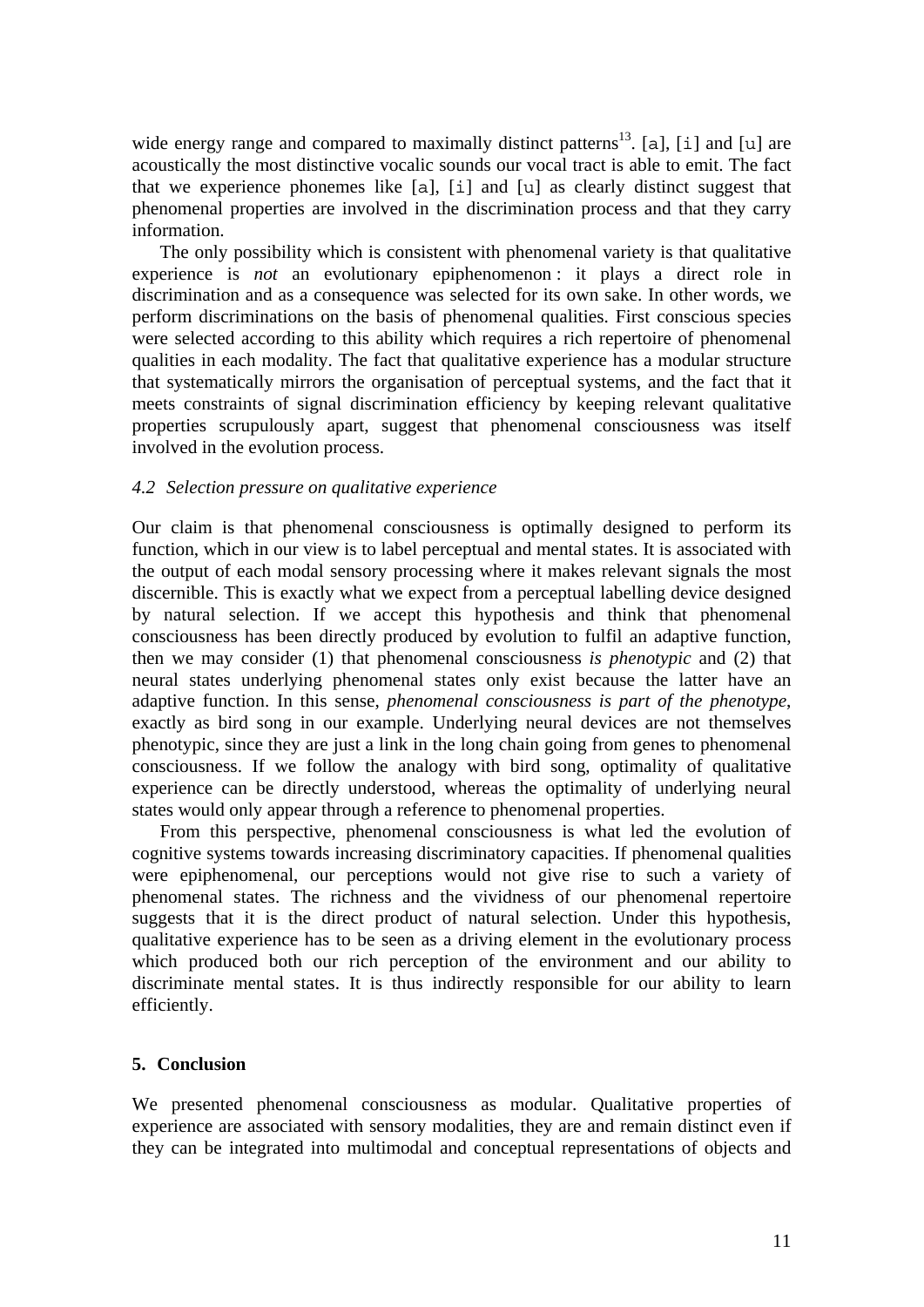events. According to the hypothesis presented here, an adaptive function of phenomenal consciousness is to be found in relation to this integration involving qualitative information. Qualitative properties play the role of labels. Through the combinatorial power of a binding mechanism based on synchronous firing of neurones, representations may be multimodal and yet preserve contextual and modally distinguished perceptual aspects. Conscious organisms are thus able to discriminate among their perceptual representations. They are neither highly specialised robots nor purely abstract general problem solvers. Phenomenal consciousness allow them to better cope with the wide range of situations found in a complex ecological environment.

 Higher-order cognitive processes have to be sensitive to qualitative properties of experience in order to determine the source of mental representations. According to our hypothesis, this is made possible by the fact that qualitative properties play the role of labels that carry information about the origin of representations.

 The structural features of phenomenal consciousness, its modularity and the variety of qualitative properties within each modality, are in accordance with what we expect from a labelling device. On the other hand, alternative accounts in terms of neural states that consider qualitative properties as epiphenomenal can hardly explain the richness and the vividness of the qualitative repertoire. Phenomenal consciousness should be considered as a proper phenotypic character. *Phenomenal consciousness is what natural selection could act upon*. Any increase in qualitative variety was likely to induce a more probable survival of individuals. This might explain why phenomenal properties of experience, which seem to be optimally designed for the labelling of representations, were selected and designed by evolution.

## **6. Notes**

<sup>1</sup> The feeling of being a single entity, the fact that some recalled events look familiar, the feeling of "ownership" about our mental states, the first-person point of view, the ability to observe aspects of our cognitive functioning are other important features of what is called consciousness. Nevertheless, all of them are different aspects of consciousness, each one might be related to different cognitive functions and may eventually call for different accounts [Zalla 1996].

 $2$  In the modular theory of consciousness put forward by R. Jackendoff [1987], only the intermediate level, where sensory information has been processed in a modality specific way but has not yet reached central representations, supports awareness.

<sup>3</sup> The reader may object that topological information is transmitted as such, from map to map, in neural visual processing. But what is conveyed here is signal, not information. Neighbouring relations are present in the matrix for an external observer, but they do not exist as such for the brain until they are detected. And they are lost afterwards. An edge detector may use topology among pixels. At the output of this detector, topological relationships between pixels do not exist anymore, simply because at this stage pixels are no longer represented. Topology among edges is preserved in the signal, only because it has not yet been detected.

<sup>4</sup> We speak here of biological plausible circuitry as we imagine it, since it is technically possible to perform anything with neurones, even compute square roots.<br><sup>5</sup> Suengas and Johnson's experiments [1988, p.388] also demonstrated that both emotion when recalling

imaginary events and lack of clarity when recalling real events reduce qualitative differences between these two types of memories and thus tend to generate some kind of confabulation.

<sup>6</sup> A syndrome associated with deep lesions in the right posterior, non-linguistic hemisphere is characterised by the patient's denial of "ownership" of his paralysed, left arm. Conversely, normal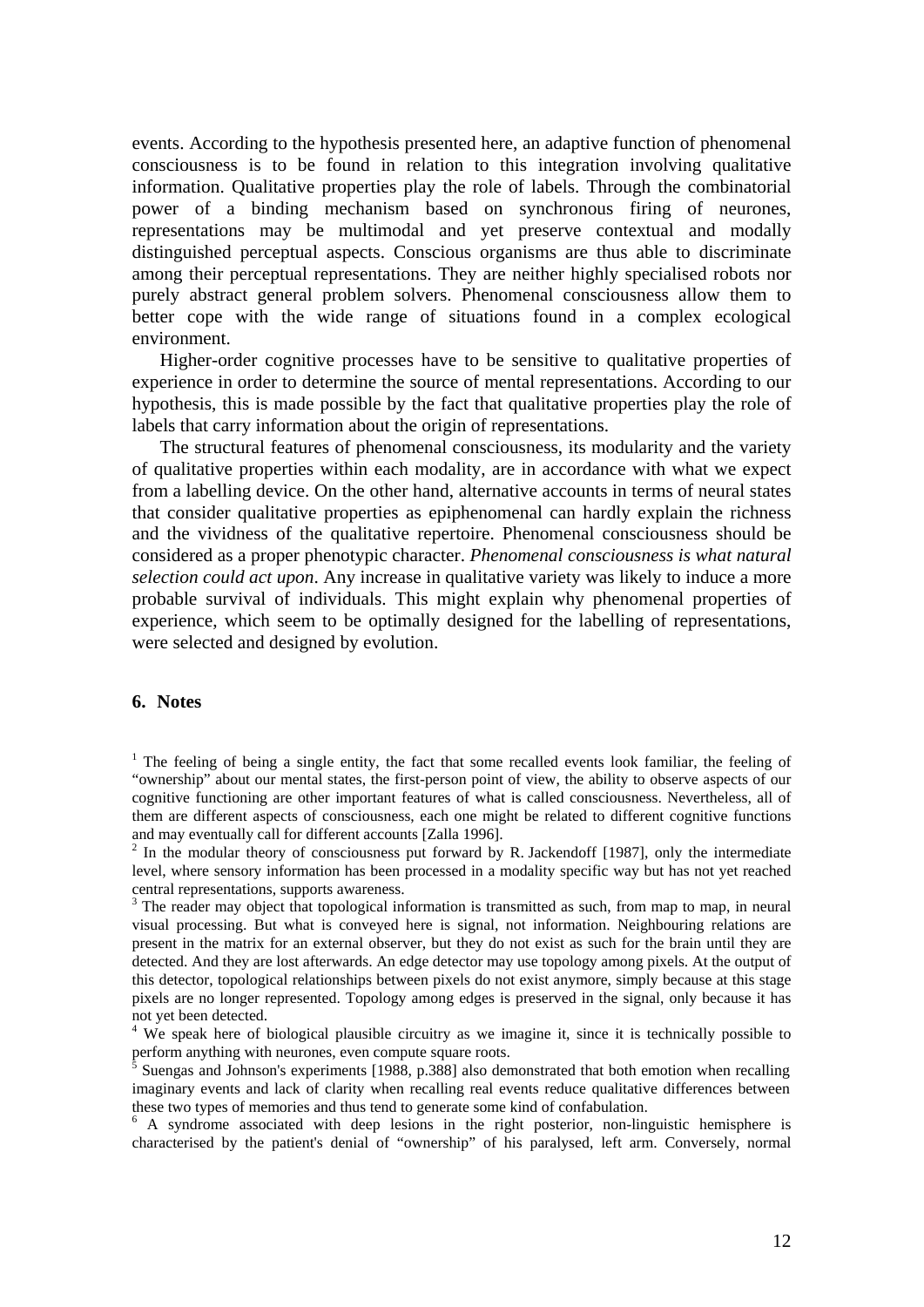subjects experience the loss of a limb very much as a loss of "a part of themselves". We can suppose that the lack of proprioceptual qualitative states is the cause of one's misattribution of parts of the body. 7

<sup>7</sup> For instance, characteristics of bird songs produced by different neighbouring species are very different. The male bird can thus be correctly identified by females of its species.

<sup>8</sup> By contrast, a physiologist would not be interested in territory signalling. She would consider syrinx as phenotypic and the ability to produce a distinctive song as a way to assess syrinx fitness.

 Strictly speaking, the adaptive value should be assessed at the gene level [Dawkins 1978]. Neutralists [Kimura 1983] have claimed that random shifts are an important aspect to explain evolution ; however the probability that complex functional characteristics emerge from random shift is virtually zero.<br><sup>10</sup> In French, these phonemes are present in words like *plat, vie, roue*. In English, *apple* starts with [æ].

Better examples for [a] would be words like *lie* and *now* in which the first part of the diphthong is considered.

 $11$  According to the modular description that we adopted, this happens at a certain level of input analysis, at the output of sensory modules.

 $12$  Colour blind subjects being of course excluded.

 $13$  In digital communications, possible waveforms should be chosen so that the energy of their difference is maximal.

#### **7. References**

Block, N. (1995). "On a confusion about a function of consciousness". *Behavioral and Brain Sciences*, *18*, 227-287.

Crick, F. & Koch, C. (1990). "Towards a neurobiological theory of consciousness". *The Neurosciences*, *2*, 263-275.

Damasio, A.R. (1989). "The brain binds entities and events by multiregional activation from convergence zones". *Neural Computation*, *1*, 123-132.

Dawkins, R. (1982). *The Extended Phenotype - The Gene as the Unit of Selection*. Oxford : W.H. Freeman & Co.

Dessalles, J-L. (1992). "Biomimetic Use of Genetic Algorithms". In R. Männer & B. Manderick (ed), *Parallel Problem Solving from Nature, 2*. Amsterdam : North-Holland, 127-135.

Dessalles, J-L. (1996). *L'ordinateur génétique*. Paris : Hermès.

Edelman, G. M. (1989). *The Remembered Present. A Biological Theory of consciousness*. New York : Basic books.

Fodor, J. A. (1983). *La modularité de l'esprit*. Paris : ed. de Minuit, ed. 1986.

Griffin, D. R. (1981). *The Question of Animal Awareness*. California : W. Kaufmann.

Jackendoff, R. (1987). *Consciousness and the Comuputational Mind*. Cambridge : Bradford Book, The MIT Press.

Johnson, M. K., Foley, M. A. & Suengas, A. G. (1988). "Phenomenal characteristics of memories for perceived and imagined autobiographical events". *Journal of Experimental psychology: General*, *117*(4), 371-376.

Johnson, M. K., Hashtroudi, S. & Lindsay, D. S. (1993). "Source monitoring". *Psychological Bulletin*, *114*(1), 3-28.